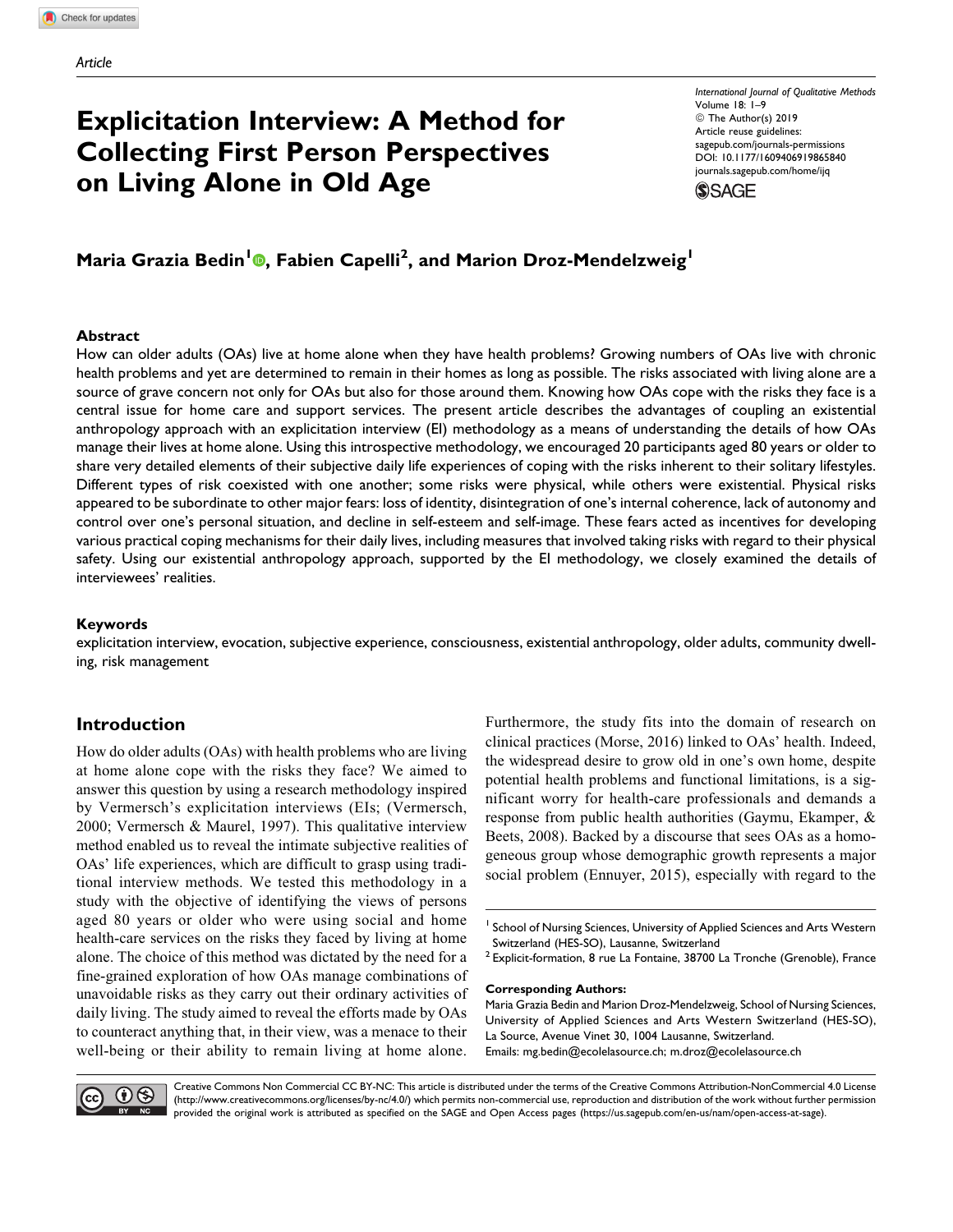high costs of institutionalization, today's social and health policies seek to encourage care services enabling very old adults to remain in their homes for as long as possible. Safety and health risk reduction for OAs living at home is, therefore, becoming a crucial challenge.

A common sense understanding of risk frames it as a potential—and to some extent predictable—danger inherent to a particular activity or situation. Health-care authorities and home care professionals use an epidemiological reference model for risk assessments, which includes models based on standardized checklists corresponding to essentialized situations: falls, dehydration, infections, social isolation, and so on (Alaszewski, 2006). From this perspective, risk is characterized as an observable and objectifiable phenomenon that professional intervention should be capable of identifying and reducing, for example, by encouraging the adoption of new behaviors or by working to reduce environmental barriers (Kuhne, Chappuis, & Bedin, 2013).

This approach fails to take into account subjective perceptions related to individual circumstances and thus engenders resistance from patients to the changes introduced by careers. By contrast, the comprehensive approach (Alaszewski, 2005) examines how individuals represent risks to themselves, without neglecting the influences emanating from the social and family context (Burton-Jeangros, 2004; Gilbert, 2003). The comprehensive approach considers that any appreciation of what does or does not constitute a risk, as well as the decisions resulting from that appreciation, depends on individuals' different value systems, as well as how they represent risk, which is in turn influenced by the socioeconomic and cultural context in which they live.

To affirm this, in a previous study, we relied on the results of a 2013 study involving 20 triads, each composed of an OA living alone, his or her closest relative, and the intervening health-care professional (Droz-Mendelzweig et al., 2014). The study examined the individual perceptions of each of the triad's members with regard to the risks facing the OA concerned. Although all three generally recognized that risk was "a fundamental part of the lives of people living alone," we noted discrepancies between the way the elderly person considered the risks to which he or she was exposed by in remaining at home and the points of view held by the home care professional and the caregiver (Droz-Mendelzweig et al., 2014). The study thus demonstrated how attempts to objectify risk could only be partial, given that OAs do not simply face a single risk every day but rather a range of risks contingent on situational and relational parameters—and what is more, those risks evolve dynamically and axiologically.

Based on these findings, we subsequently undertook further research aimed at discovering the implicit logic behind the choices made by OAs living at home alone and subject to health problems during their *lived experiences* and their daily risk-taking (Piguet, Droz-Mendelzweig, & Bedin, 2017). Furthermore, we purposefully strengthened our comprehensive approach by adopting an ethnographic, existential anthropology approach (Piette, 2014). Exploring the problem of risk

from this perspective made us look at it through a subjective, single-case lens. By focusing our attention on the existential continuity of "the individual in a state of being," we were able to discern the modalities and adjustments that compose the reality of individuals dealing with specific situations faced in their life experiences and that are in many respects unique. By examining individuals in their own right, by looking at what they do alone or with others, and by questioning them about things that they do or that happen to them, existential anthropology reaches into the existential depths of the situations lived by the subjects observed, however unassuming or insignificant they may seem. The essential portions of our participants' life experiences—those that we need to study—take form via their words about what they have lived or felt, not via an ethnographer's description of those experiences. The EI, as theorized by Pierre Vermersch, provided us with the methodological resource to develop our approach consistent with the aim of the study.

The goal of the present article is to document our methodological approach, which is original in the health-care context and particularly with OAs. As a form of guidance to introspection (Petitmengin, 2006; Vermersch, 2012, 2018a), EIs have been used in a variety of contexts (teaching, sports, the arts, technology, or management) to reveal the ongoing cognitive process at work within the framework of performances or complex activities (Maurel, 2009). However, to the best of our knowledge, only one study has applied an EI methodology to the health field, and this was in research on the experience of anticipation in epilepsy (Petitmengin, 2005).

Below we will position our methodology within the context of its theoretical anchorings and then provide a detailed presentation of our working approach and what we consider to be our most pertinent findings. We will strive to show the essential contribution of this methodological approach as well as the limitations encountered in relation to the object of study.

### Theoretical Underpinnings of EIs

The theory underpinning EIs is psychophenomenology (Vermersch, 2012). In comparison to other methods of recollection (Rabardel, 2005; Samurçay & Pastré, 2010; Schon, 1994), what characterizes psychophenomenology is its emphasis on the scientific consideration of goal-oriented subjectivity, defined as "finalized mental acts" (Vermersch, 2018a). This approach, which has been developed and formalized in several stages since 1994 by Vermersch (2000, 2012, 2018), fits into a movement common to all of the cognitive sciences, notably cognitive neurosciences, to examine the knowledge built up via subjective experiences (Depraz, Varela, & Vermersch, 2011). In accordance with the theories put forward by Piaget and Husserl, Vermersch's psychophenomenology considers the nonconscious dimensions of actions by postulating that there exists a prereflective consciousness (Mouchet & Cattaruzza, 2015; Vermersch, 2010). EIs aim to understand a phenomenon, or the individual's experience of that phenomenon, in the greatest detail. By using introspection, EIs allow researchers to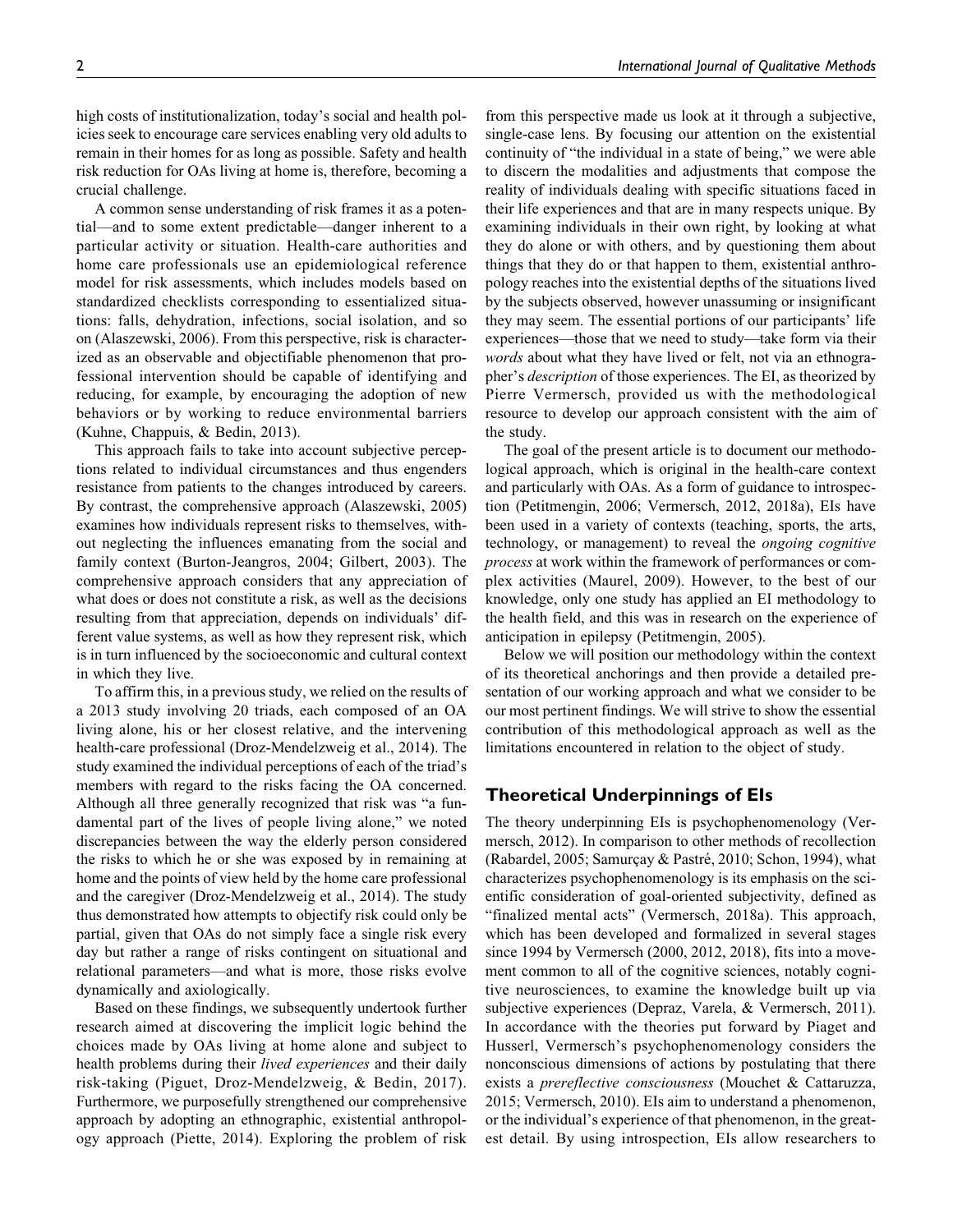reveal actors' prereflective knowledge (Vermersch, 1999, 2009).

Formalizing the EI methodology enabled us to develop a research program to collect information that interviewees become aware of (discover) under the guidance of the EI. Thanks to the mental exercise of evocation, the EI first enables a reflection about prereflective acts and then the verbalization of those acts from an embodied speech position. The EI involves two interconnected elements: actions and the thoughts that support them. The introspective verbalization that is developed under the interviewer's guidance is an important source for the activity analysis. In a recent article, Vermersch (2018a) redefined the principles of EIs with regard to the framework around the communication contract between the interviewer and the interviewee as well as around the evocation and its principal correlate, which is the link between the recollected activities and a specific situation. An EI follows precise methodological criteria, and as in all qualitative research, it fits into the specific context of its field (Cefai, 2003). As a result, adjustments related to the specificities of a field remain indispensable. Below, in the section on conducting EIs, we will develop the central elements of our methodology in light of our study.

### Method

#### Design

Knowing that OAs living at home alone face a series of overlapping risks, we wished to highlight the actions inherent in managing those risks. We wished to understand what OAs living autonomously do to deal and cope with risk. The objective was not to collect general information or opinion about how they represented risk but rather which specific actions carried out by OAs worked and were useful in helping to maintain their lives in their own homes (the "finalized acts"): What do OAs do (and not what is their point of view on) to enable themselves to remain at home for as long as possible and in the best possible conditions?

More precisely, our research had the following objectives:

- (1) To identify the concomitant risks perceived by OAs as having the potential to affect their quality of life.
- (2) To describe the efforts undertaken and the resources exploited by OAs to control those concomitant risks.
- (3) To explore the underlying elements that govern how OAs manage choices in coping with the risks faced or perceived by them.

Our research question was the following:

What governs the choices made by persons aged 80 years or older who are living alone and benefiting from home help and health-care services as they try to manage the concomitant risks that may affect their activities of daily living and their quality of life?

We centered the design of our research methodology on the EI method, but rather than using this method exclusively, we adjusted it to our research context. Indeed, the age of our interviewees, on the one hand, and the uncertainty about their goals for the meetings solicited by our researchers, on the other, made it necessary for us to alternate between moments of *pure* EI and moments of ordinary semi-structured interview conversation. The EIs enabled us to reach and make intelligible the implicit, nonconscious dimensions of the lived experiences of OAs. We asked our respondents to choose an experience they had been through in their own homes that they considered to be risky. We then guided them through their evocation of this experience by using mental imagery, their thoughts and intentions, internal dialogues, and the cognitive and emotional perceptions that they experienced as they coped and dealt with the risk. The different portions of the interviews, which used the methodological principles of EIs, examined OAs' subjective experiences of unique or specific situations, centered on a detailed description of the successive procedural aspects of the actions and thoughts during their coping actions: What was done, how it was done, and which thoughts accompanied each stage of their coping mechanisms. Instead of asking respondents to offer general descriptions of their actions, the emphasis was on them revealing what they—as individuals—actually *did* to manage their chosen situation and what they considered risky, that is, we aimed to understand how these individuals were engaged in a finalized and productive action that was beneficial to a final goal. In contrast to other methods for gathering phenomenological data, which examine lived experience, it was not discursive data on OAs representations of the risks they face on a daily basis in their residential environment that we were looking for, but the subjectivity of respondents as it is embodied in the actions actually carried out by them. We did not seek the interviewees' opinions on their chosen situations per se or what their general thoughts were about home care for OAs (Mouchet & Cattaruzza, 2015). We used this method because, away from the semi-structured interview, the specificity of EIs is that they focus on the effective realization of action as a way "to make reliable inferences on the functional knowledge and on the actual goal of the person involved" (Vermersch, 2018b). "EI is a structurally directive technique, and non-inductive in terms of content" (Vermersch, 2018a). The EI is a qualitative inquiry method that approaches the participants' constructions of meaning and emotional experience through the narrative of their fine and precise experience. The EI seeks to know the expectations and knowledge mobilized in the action. This difficult and delicate retroactive operation requires high concentration from the respondent. The conduct of this type of interview in accordance with the formalized methodological criteria is based on the training of researchers in the method. As a result, EI can only take place over short periods of time. This is particularly the case when the participants are older people.

### The Research Team

The present study was carried out by three researchers from Lausanne's La Source School of Nursing Sciences in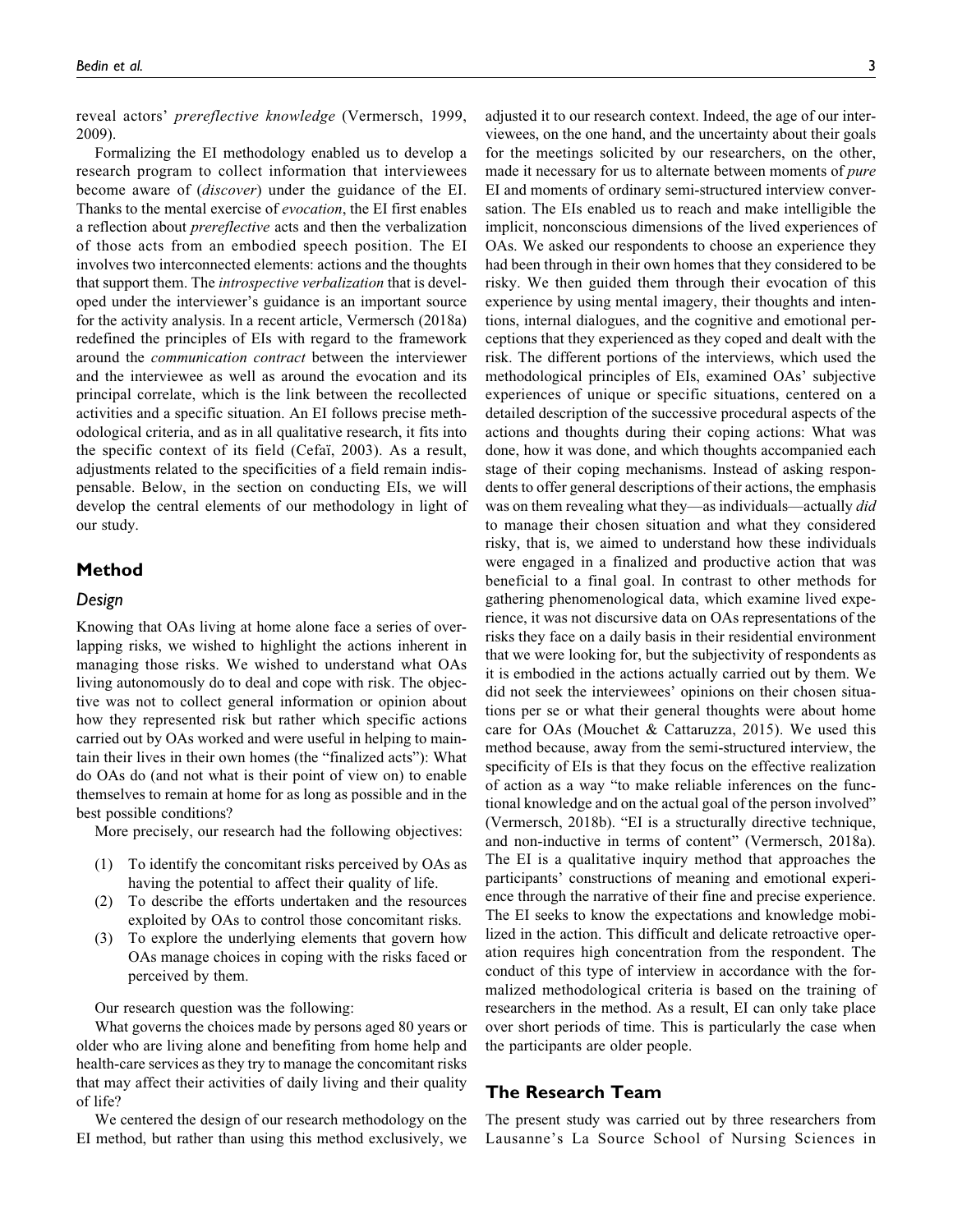Switzerland. To acquire the necessary practical knowledge enabling rigorous use of the EIs and to understand the epistemology of the method, two of the three researchers participated in an introductory course organized by the Group for Research on Explicitation, founded in Paris in the 1990s by the approach's designer and theorist, Pierre Vermersch. The two trained researchers conducted the EIs.

Five times during this study, the research team met with a group of three scientific experts: (1) a sociologist and certified trainer in EIs, (2) a geriatrician, and (3) a professor in the field of occupational therapy who had taken part in the 2013 patient– carer professional study on risk perception, outlined in the Introduction section. Furthermore, the results of our data analyses were shared twice with home care professionals who facilitated our contacts with the OAs.

### Study Population and Recruitment Methods

The present study took place in the Canton of Vaud, in the French-speaking part of Switzerland. Two home health-care organizations—one working in rural areas, the other in urban areas—supported the study by identifying potential interviewees. Inclusion criteria were as follows: being aged 80 years or older, living alone in one's own home, receiving home care services, having no cognitive problems, having the ability to communicate in French, and having the mental capacity to make an informed decision about taking part in the study. The two organizations' home care advice professionals identified 20 participants fulfilling these criteria. These advisors provided the identified OAs with written and oral information about the study's goals and how it would be conducted. Following a potential participant's agreement, a researcher arranged an appointment to visit him or her at home. Despite having previously agreed to participate, some OAs declined to be interviewed when telephoned. Four mentioned that their situation had deteriorated, three could not remember having been told about the study, and one was no longer interested. Furthermore, three OAs had been hospitalized since being informed about the study. The study's rural population was composed of six women aged 83–92 and four men aged 81–89. The urban population was composed of six women aged 85–98 and four men aged 82–93. All of the persons interviewed used a mobility aid (walking stick, walking frame, or wheelchair) and presented with mobility problems of varying severity (including one double amputee). One person was visually impaired, and several had documented somatic problems. The two researchers trained in the EI method conducted equal numbers of interviews. The home visits began with another explanation of the study's goals and methods. All of the interviewees signed a written informed consent form, which included guarantees of anonymity and confidentiality, the assurance that participants could freely withdraw from the study at any time without any penalty and that the material will be destroyed at the end of the research. This study was not subject to the requirement of funders to ensure access to qualitative data

### Conducting EIs: A Communication Contract and Refocused Questions

As with all qualitative interviews, an EI requires a relational and ethical framework. Within the context of a request to recollect personal life experiences, during which the specific and introspective recollection of a past event is required, there must be some form of commitment on the part of the interviewees. We were afraid that the technical aridity of the EI would prevent respondents from being willing to participate in our interviews. To avoid this, we alternated the semi-structured interview method with the moments of EI, always starting with the semi-structured interview to set the respondent's life context first. Before starting the actual interview, the researcher spent a considerable amount of time asking about the person's life situation. Once the interview's context had been established, its goals and methods were repeated to the OA again, but this time in a way that would bring about his or her active participation. The emphasis was placed on the researcher's interest in the OA's expertise in dealing with his or her own personal situation. The invitation to carry out this act of introspection was made in the following manner:

You live alone at home. You have been receiving home help and home care services for a few months now. With your help, we would like to better understand the factors that help older adults in the same situation to remain healthy and thus continue to live in their own homes. During the interview, I will ask you to recollect a moment from your daily life that you can choose from among all those that you have lived through recently. I will then help you to recollect what you did at that moment and who allowed you to do what you wanted to do.

This introduction helps to establish a communication contract concerning shared goals around the interview (Vermersch, 2006, 2018a). The contract aims to create suitable conditions for interviewees to accept putting themselves at the service of interviewers so that they can be guided through an exploration of the information that both parties need to reach the interview's goals. Not only the communication contract is essential for starting interviews on the right footing, the participants continue to develop it together throughout the interview. This way, the communication contract sharpens its definition as the interview's full meaning becomes clear especially for the interviewees. This development and definition process sometimes requires several negotiations and adjustments during the EI.

The interviewer's main task is then to facilitate the interviewee's act of recollection. The aim is to invite the interviewee to bring a particular lived experience back into his or her consciousness. This relates to the concept of "memory's consciousness" as described by Husserl (Eustache, 2010). Because the EI is an introspective technique, compared to other interview techniques, interviewees frequently need a longer time to become accustomed to it in order to grasp the evocation mechanism. The researcher's task is to progressively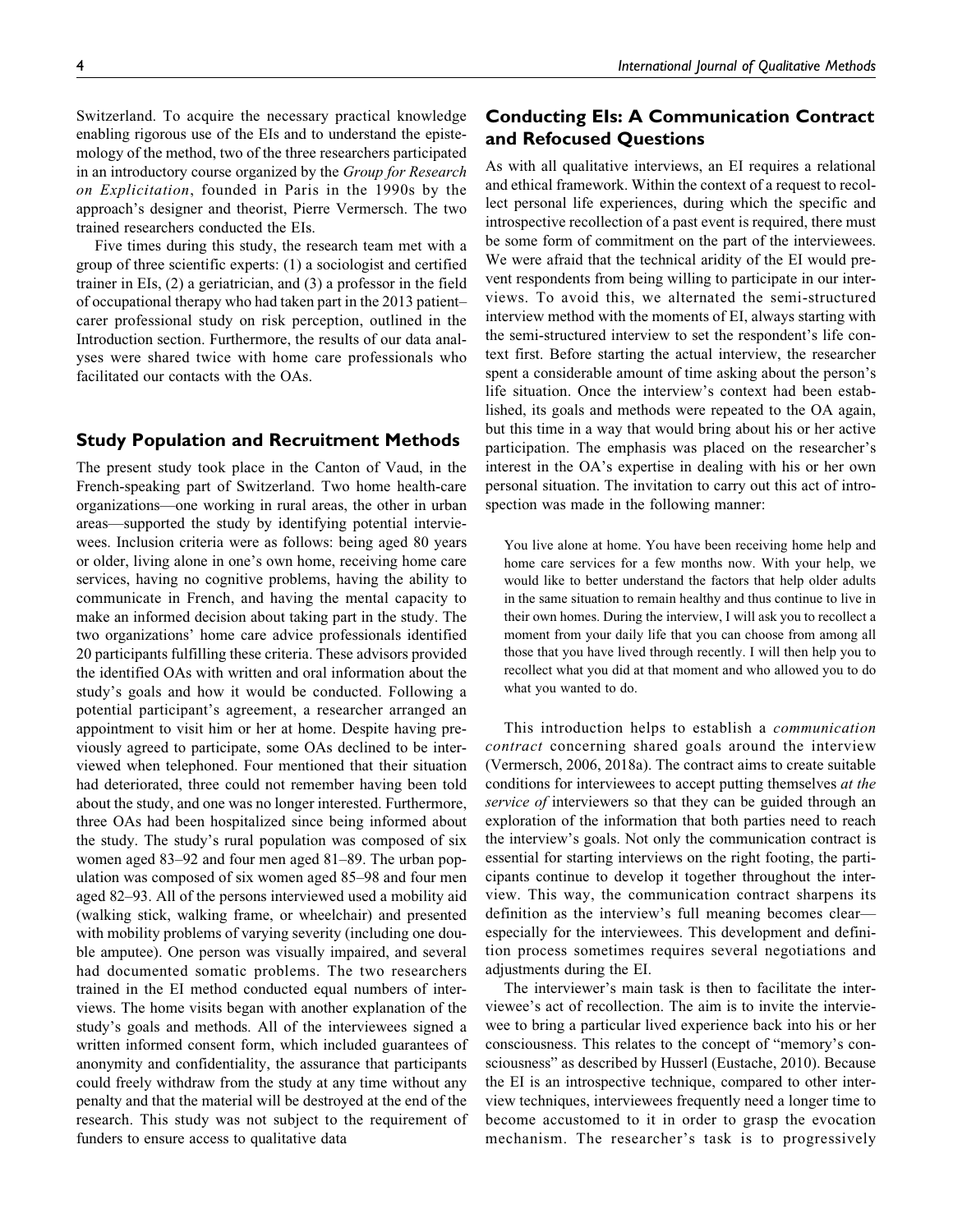encourage interviewees to allow themselves be guided toward their recollection so that they can provide a detailed description of the mental actions that led to their physical actions during their lived experiences. To do this, interviewees' thoughts about a short sequence of their lived experience must be kept on track to reveal aspects of their implicit cognition through this evocation.

The particular context of this study conducted with elderly people required attention both to the strain generated by the interview and to the motivations of the participants. Indeed, initially, EI is a method designed to answer questions that come from the respondents themselves. As this was not the case here, we alternated the semi-structured interview with the EI style of interviews in order to maintain the ethical balance with the interviewees. It was clear to us that their primary motivation was the opportunity to break from the isolation of their day-today lives and not to discuss with us how to better manage their risks at home. Moreover, as introspection is particularly demanding of both interviewees and interviewers, to avoid tiring the OAs, short moments of introspection were coupled with moments of semi-structured interview.

One difficulty is keeping interviewees on one train of thought—not allowing them to divert off track—about the story of the actions that occurred so that the interviewer can unravel every thread of detail. This exercise shows how difficult it is to focus an interview on actions while leaving to one side any discourse about thoughts. The need to reveal the chain of actions and events requires even greater effort when interviewees are in no way prepared to keep a mental record of their actions at the time. This is not an insurmountable problem, however, and all the OAs took part in the exercise enthusiastically.

When starting sequences of introspective questioning, researchers introduced the idea of evocation with the phrase: "I would like you—if you agree—to think back to a recent moment when you had to be particularly careful" or "...a recent moment when you faced a risk." If interviewees change the subject or deviate to descriptions of similar experiences or routines, the interviewer's task is to redirect them to their evocation of a concrete lived experience. The fragments of recollection/evocation are in a way "dilated" moments in time (Cazemajou, 2011) that help interviewees verbalize the chronological sequence of events of the moment chosen. The introspective approach encourages interviewees to relate to their inner selves before relating to their interlocutors. Indeed, indicators of successful EIs include interviewees occasionally looking away or closing their eyelids: This tells interviewers that the interviewed persons are isolating themselves from their immediate environment to better recollect the past.

Refocused questions particular to EIs are asked to maintain the state of evocation/recollection, to focus interviewees' attention, and to unravel the thread of actions. The questions are always based on what interviewees have just expressed, include no prepared content, and aim to explore the scope of the situations chosen by interviewees with regard to the research question. Refocused questions aim to achieve four objectives: (1) to record the precise moment when the situation began and to set the scene by calling upon the sensory sensations, for example, "Take the time to let those memories come back to you ... - Where you were? Were you seated or standing? Describe your surroundings?"; (2) to obtain precise information by identifying the sensations, for example, "What were you paying attention to? How did you know that ... ? How did you see that  $\ldots$ ?"; (3) to investigate the decision-making process by questioning the effective realization of action, for example, "What were you doing at that moment? And when you were ... how did you ... ?"; and (4) to examine the underlying challenges and values of the action described from actors' points of view, for example, "What was the most important point of the overall moment that we have just explored?"

All of our interviewees managed to evoke some of their lived experiences. However, there was a great deal of variability in the length of their evocations, their ability to stay in the moment without rambling or changing track, their need to give rational explanations, and their fatigue. The most frequently encountered difficulty was trying to identify particular lived experiences that stood out: OAs tended to see the actions or situations in their daily lives as unchanging and *ordinary*.

### Analysis

Audio recordings of each interview were transcribed by the interviewer. Vermersch (2012) insists on the importance of the interviewer himself or herself carrying out the transcription, as doing this task is useful for absorbing the data. It helps the researcher identify which information is truly linked to the research question and perhaps recognize some unforeseen revelations. This immersive task favors the development of new hypotheses and lines of analysis. In addition to transcribing the conversations, which corresponded exactly to the EIs, we completed the data available for analysis with sociodemographic data of the OAs and brief descriptions of their life contexts.

Following Vermersch's (2012, 2018a) recommendations, data analysis took place in two stages. The first stage involved a discourse analysis of each of the 20 interview transcripts. In line with the research question and our research objectives, the research team formulated three coding categories that were validated by external experts: (1) the emergence of risks, (2) what prompted OAs to do what they did, and (3) what OAs actually did to avoid the problem happening/becoming worse/ happening again. These categories were *tested* by each member of the research team individually and then by all of the members together. Three interviews that were identified by the researchers as representing somewhat satisfactory, successful, and *undecided* interviews were the basis for this test. The testing resulted in the consensus that a fourth category was needed, namely (4) what OAs said to themselves and how they said it to themselves in the course of the action. The two researchers who carried out the interviews performed the first stage of analysis as follows: With each of the four categories marked using a different color, statements were identified, extracted, and placed in a table organized into three columns: (1) the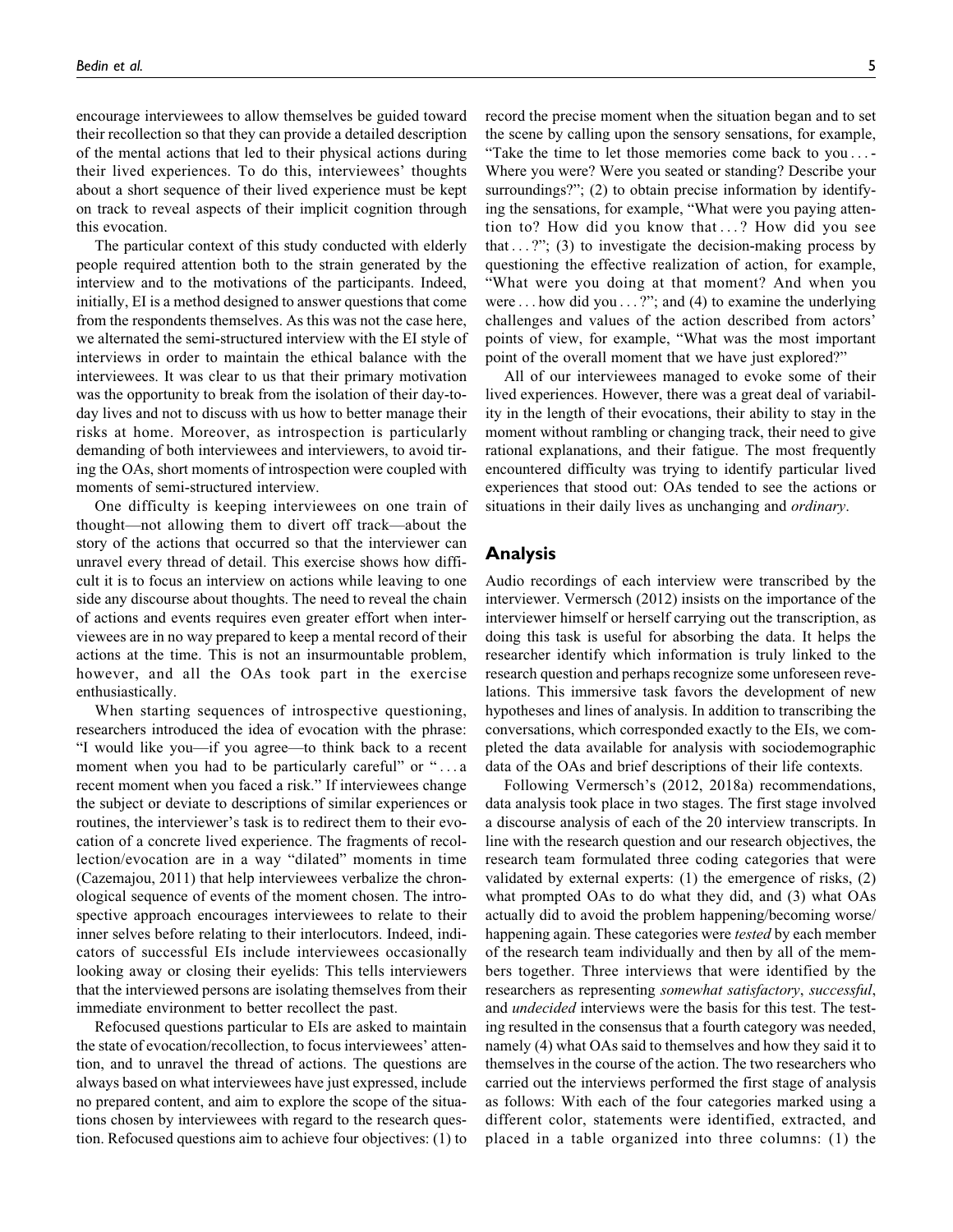interviewer's refocused questions, (2) the OAs' words, underlined with the color appropriate to that category (the descriptive statement of lived experience), and (3) a synthesis of the elements retained as the best illustrations of the risk identified, the measures implemented by the OAs, and the resources mobilized (the interpretative statements about the lived experiences). Each interview's verbatim transcript was thus progressively divided into units of meaning. To deepen the analysis, the third researcher, who had not met any of the OAs but who had critically read the verbatim transcripts, carried out a critical cross-review of each of the original analyses. In the second stage of the analysis, split statements from the first stage were used for the identification of recurrent similar ideas and elements and for regrouping units of meaning into broader themes.

### **Results**

The microdetails revealed in OAs' narratives of their activities of daily living highlighted the many efforts they made to remain in their own temporal and existential frameworks. These details were also a function of issues associated with their actions, which were parts of their respective life trajectories.

### Different Kinds of Risks

As the researchers encouraged them to evoke the seemingly banal acts chosen (making the bed, moving around, preparing breakfast, baking cookies, doing laundry, etc.), the OAs described what they had paid attention to as the course of that action progressed. Different types of risk coexisted with one another: Some were physical, while others were existential. Although the fears of falling, making pain worse, or wearing oneself out came up in most of the discourses, these risks appeared to be subordinate to other major fears: loss of identity, disintegration of one's internal coherence, lack of autonomy and control over one's personal situation, and decline in selfesteem and self-image. These fears acted as incentives for developing all sorts of practical coping mechanisms for OAs' daily lives, including measures that involved taking risks with regard to their physical safety.

### Measures Put in Place

Living alone with significant functional deficiencies encouraged the OAs to organize themselves so that their daily lives lived up to their expectations. Instead of avoiding all activities, including risky activities, each OA had tried to act according to their personal wishes and preferences. As such, we could consider that the solitude in old age acts as an incentive for OAs to become involved in their lives. Staying involved in their daily lives, even if only in the restricted spaces of their homes, supported their power to take action to a certain extent.

Living alone in old age is undoubtedly a challenge, especially when social contacts are rare. OAs must face numerous losses. The people interviewed during this study demonstrated their capacities to make decisions that were coherent with their own life courses or life histories. Despite the immediate threats to their existence and their social identity, these OAs were trying to safeguard their existential survival and sustainability.

### The Place of Risks in the Rationale for the Choice of Finalized Acts

Three principal themes were extracted from the analysis of the interview transcripts, with each theme featuring in the main explanations of why the interviewed OAs had acted in the ways they did: (1) retaining control of one's own existence, (2) retaining one's sense of identity, and (3) safeguarding one's human dignity.

The theme of retaining control of one's own existence highlighted the need for the OAs to conserve their rights to decide on their own actions, to take action with regard to their ways of judging their situations, and to choose whether, when, and how to accept or call for help.

One example of the will to keep control of one's own existence, despite the clear risks involved, was that of 98-year-old Mrs. R. This interviewee recounted her decision to take a shortcut rather than follow the path to her destination outside her home. She said:

I always risk falling. I still have to be careful. There are always risks for a 98-year-old person ( ...) when I come back [from the Nursing Home where she takes her meals] I can make a shortcut, instead of staying on the path, I can go down through the meadow ... . I told myself: "Well, I want try it once again anyway. I'll be careful and I'll put my feet down  $(\,\ldots)$  as I approach the slope, I asked myself the question: Are you taking the road or are you trying again once again to get down there? And then I told myself, "Oh, it's dry, I'm going to try again one more time to go down the shortcut.

Mrs. R. listed all the factors that she had considered in making her decision: the field was dry (she had poked the earth with the end of her walking stick), her shoes were suitable, she would walk carefully, etc. Thus, confident in her understanding of the situation, she decided to attempt a bold act that afforded her the feeling of still being alive and exercising her decision-making abilities.

The theme of retaining one's sense of identity underlined the importance that the interviewees placed on maintaining coherence between their narrative identities and their personal values and characteristics, all while remaining in a dynamic of continuity with their past selves, even if the activities in which they engaged put them at risk. Mrs. B. was 86 years old, visually impaired, diabetic, and allergic to flour, yet she could not resist any occasion to demonstrate her expertise as "the best cookie maker." For her, baking cookies was far more than a hobby: It was the expression of her peerless talent.

I make cookies. The most I have done is 34 kinds ( ...) I can't stand flour, and the steam from the oven for the eyes either ... he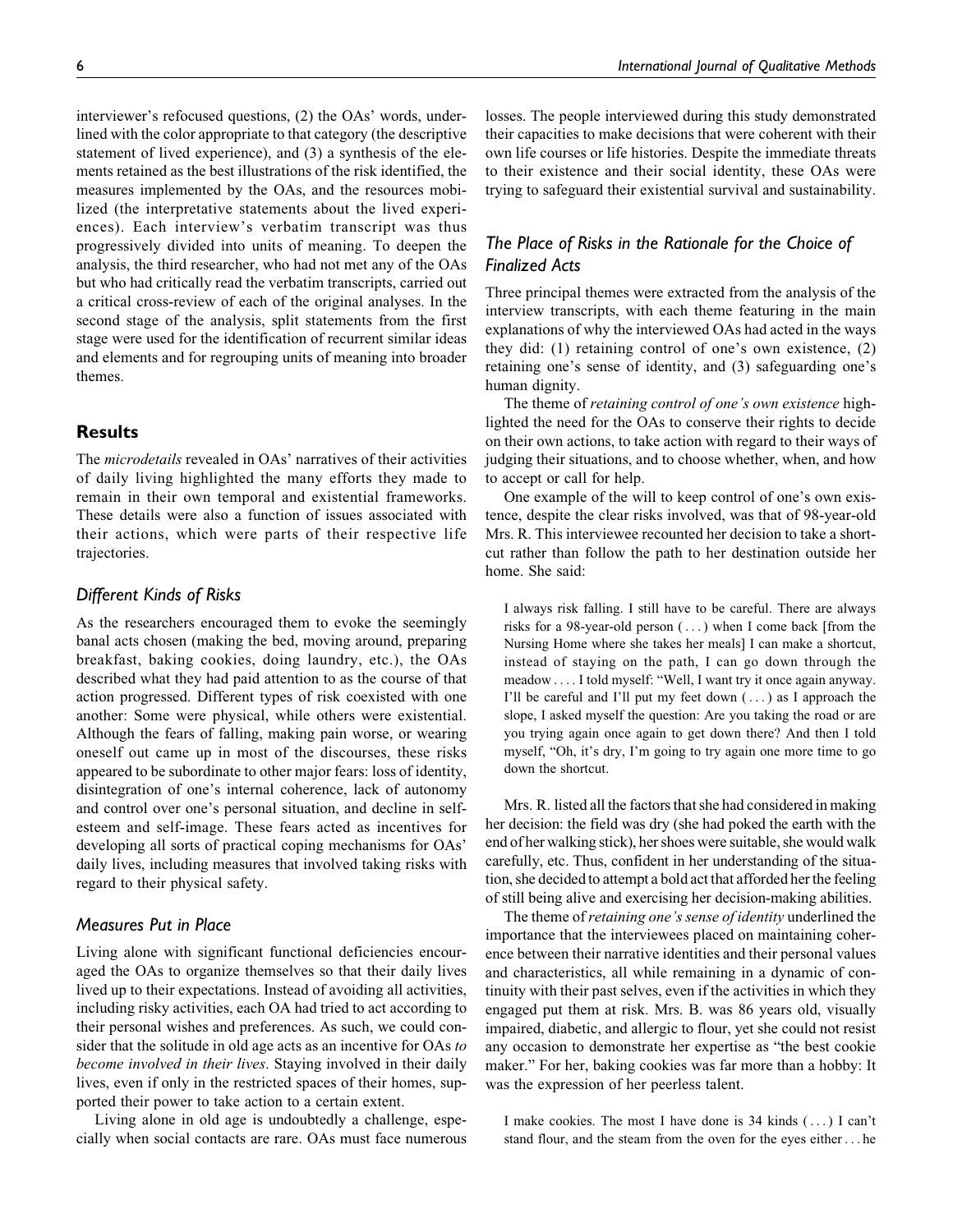told me [his doctor] "you have to stop" "well, you're the one who punished yourself! Because for his birthday, or when he comes once a month, well, every time there are cookies! It made me happy . . . the doctor told me "I would fly to the moon to have some.

Indeed, for many interviewees, carrying out certain tasks even if they were quite difficult or inadvisable for health reasons—was very important and empowering. Performing them showed that OAs still had skills and capacities—first and foremost in their own eyes—that demonstrated what Dale, Soderhamn, and Soderhamn (2012) termed preserving habits that make other people consider them unique individuals.

Safeguarding one's human dignity is the theme that demonstrates how taking risks with one's physical safety can be a means to preserve one's self-image and to show courage in the face of solitude. Conscious of certain personal functional limitations, OAs concentrated their efforts on continuing to live decently, both in their eyes and in those of others. Ninety-yearold Mr. B. demonstrated this theme when he spoke about the day before his interview, when he had done his laundry. He committed himself to maintaining cleanliness and order. He said:

Oh, because it had been piling up for a long time [the laundry]. I knew that I had to do it. Nobody told me to, but I know very well that ... . I've got a friend, some people told me, we go and see him from time to time, but he's dirty! His shirt could stand up on its own ... Oh, no. I wouldn't like that to be said about me. I'd be, well, I'd be sick, I think!

For Mr. B., the fear of losing self-esteem or sullying his image in the eyes of others encouraged him to do chores, even though he knew that doing the laundry was going to make his pain worse, wear him out, and increase his chances of a fall. The determination of OAs to lower the threat of any affront to their sense of dignity had a greater influence on their activities of daily living than any need to manage physical pain.

### Discussion and Conclusions

The OAs interviewed were all members of a vulnerable population whose daily lives were typified by significant solitude, suffering from important functional difficulties, and perhaps the perception of the proximity of death. The implicit representation that underpinned our study highlighted the positive aspects of this situation: Living autonomously at home at over 80 years old, despite having certain health problems, could be seen as a privileged situation (especially by people who need to be institutionalized for their own good, although perhaps against their will). Although our requests for interviews always clearly stated that we wished to ask questions about remaining at home, the interviewees primarily accepted participating in them because they were lonely, not because they wished to help advance our research. Although there was a manifest desire among some of the interviewees to fulfill our expectations as researchers, a visit from somebody interested in their daily lives was an unexpected opportunity to escape from their loneliness and engage in social relations other than those linked to their home care (e.g., to have a conversation, to have somebody there, to talk about their lives, to have a cup of coffee). Indeed, during the EI, several interviewees were very surprised to discover that their daily routines, however modest and unremarkable they might be, were a topic worthy of research.

With regard to our interviewees' motivations for participating in the EIs, it was not surprising that the lengths of their moments of *pure* evocation were shorter than those of their free discourse on their general impressions of their personal relational and organizational environments. We could not refuse to listen to their general ideas without running the risk of disappointing them or making the interviews fail. Pursuing our methodology *at all costs* would also have put us in opposition with the ethics and values of qualitative research in general. To be pertinent, introspective interview methods with people who do not have as many social ties as they might wish must consider these constraints. The necessity of sharing emotions partly explains the brevity of the moments of evocation and the need to repeatedly draw the OAs back toward the communication contract, that is, the situation of evocation.

According to our understanding, the design of a social science field survey requires that researchers always ask themselves questions about the survey's context, how they plan to carry it out, how they will use their survey instruments, how they will encourage subjects to participate, and what they plan to do with their findings (Weber & Beaud, 2010). Although these questions are valid for all qualitative research methods, we believe that—under the influence of the neurosciences and different psychological or cognitive approaches—there is a growing tendency to approach survey participants from a decontextualized perspective. Study subjects' cognitive and psychological mechanisms are examined in a way that is disconnected from their social contexts. With the interest that the EI is creating in the field of cognitive science, presenting the EI as just another interview method rather than as a qualitative research methodology (such as semi-structured interviews, for example) risks it becoming a decontextualized research tool. Our study showed that the principles of psychophenomenology and their use in support of EIs could provide insight into participants' subjective lived experiences, so long as the intrinsic specificities of the EI method were respected (Mouchet, 2014; Vermersch, 2012). At no moment did we lose sight of the study's social context—aging alone at home, and this helped us not only to better understand how OAs are able to remain at home alone but also to question ourselves about how EIs affect ethnographic surveys.

The demand for home care services is expanding in proportion to the number of OAs living at home, whether or not they are living alone, but OAs' health conditions become increasingly precarious as they become very aged. However, in terms of effective home help and home care services, it is unknown what occurs in OAs' homes during the hours when no professional or family caregivers are with them. Using our existential anthropology approach, supported by the EI methodology, we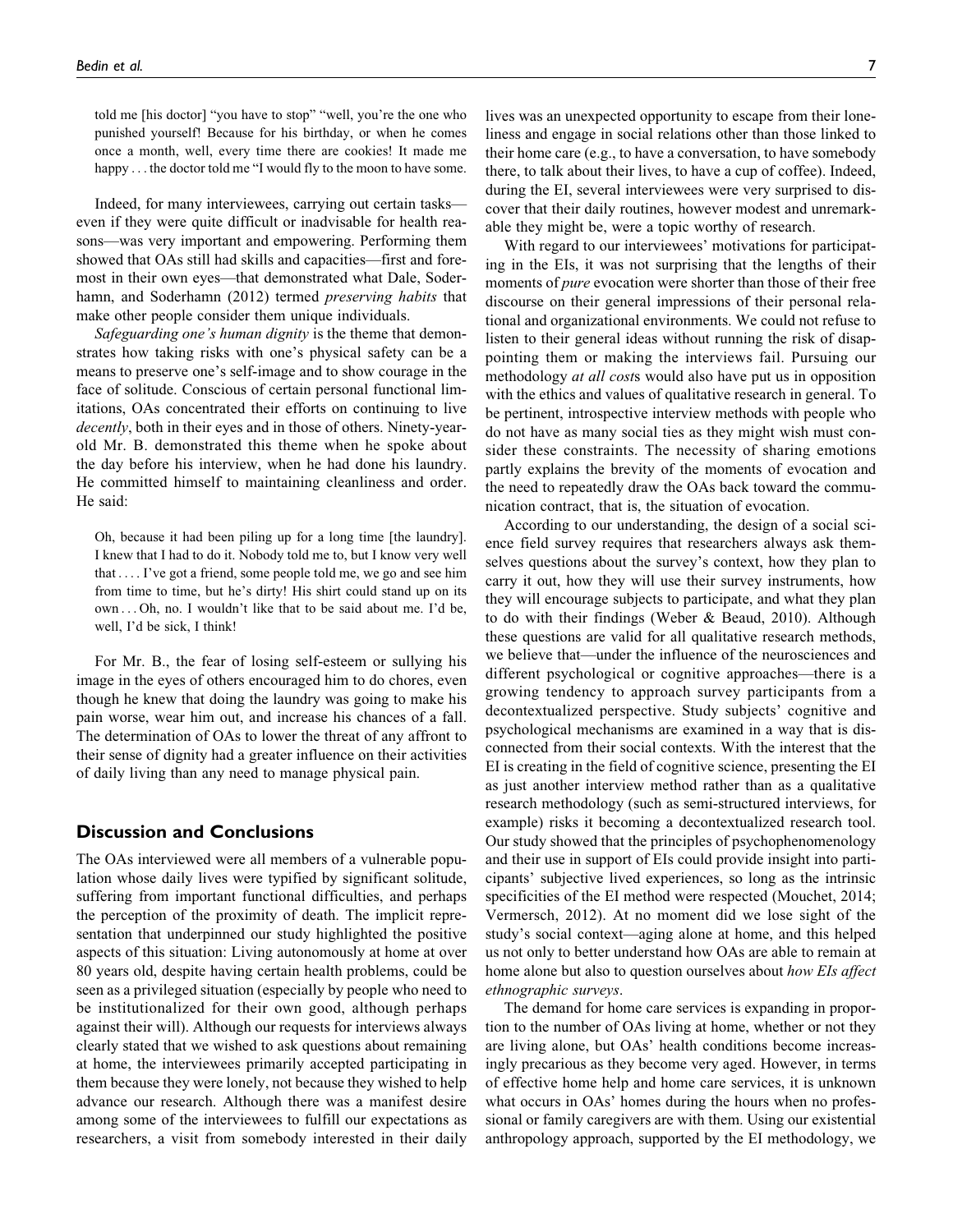constituting the realities of the interviewees. Our research findings showed that our methodology could provide geriatric home care professionals with information on a multitude of concrete ways that make it possible to better understand which home support schemes are likely to meet the needs of OAs living at home and which schemes might be inadequate in specific existential situations.

Piette's ideas on existential anthropology proved to be pertinent for studying situations focused on unique individuals that required an in-depth knowledge of their worlds to suggest appropriate interventions. This approach requires researchers who wish to go beyond the simple collection of anecdotes to remain highly connected to the research context, to maintain proximity to the participants, and to receive feedback from them on the observations made by the researchers (Flyvbjerg, 2006). Unfortunately, this research did not have sufficient time and resources to meet with the participants several times and to replicate the EIs.

EI may be a starting point from which to implement techniques that aid change. In addition to its obvious interest to all health-care professionals—who are often confronted with resistance to change from aid recipients when they try to introduce common sense ergonomic or nursing measures, the approach tested in the present study could prove to be a significant means of empowerment for OAs themselves. Indeed, the explicitation exercise in which the interviewees participated facilitated a verbalization of their actions, behaviors, and perceptions, which constituted the content of the situations that they described. Due in part to the absence of repeated meetings with the same participants for the reasons explained above, the present article has described the difficulty of teasing out the chain of events and actions using this introspective approach. However, despite not being able to delve deeply, each one of the interviews enabled our researchers to access a part—as small as it might have been—of the subjective realities experienced by the OAs. The EIs revealed an unknown piece of the existential continuity of "the individual in a state of being" (Piette, 2014) via the situations that surfaced. The effort required of interviewees to verbalize their experiences helped them to create a "concrete memory" (Piette, 2014). The effort allows them to become self-informed about the meanings behind their actions, their behaviors, and the perceptions involved in the situations that they described and to become aware of what they had accomplished. This process of awareness confers a value of expertise on the spontaneous experience.

Thus, our approach could prove to be advantageous for interviewees in other similar studies, on the condition that several successive meetings be arranged with each participant so that participants could practice their newly improved aptitude for the recollection and verbalization of their lived experiences.

### Authors' Note

Ethical approval was granted by the Human Research Ethics Committee of the Canton Vaud (438/13).

The author would like to add at this point the full title of the research project which was supported by the grant mentioned and on which basis the study has been performed: Gestion des risques menaçant le bien être et le maintien à domicile des personnes de plus de 80 ans, vivant seules à domicile et bénéficiant du soutien de services d'aide et de soins à domicile. Point de vue des personnes âgées.

#### Acknowledgments

The authors would like to thank the two home health-care organizations—Fondation Soins Lausanne and the Association Broyarde pour la promotion de la Santé et le Maintien à Domicile, who helped identifying the respondents. The authors thank the 20 older adults who have given of their time to participate in our inquiry. The authors also like to thank the editors and anonymous reviewers of the International Journal of Qualitative Methods for their insightful and constructive comments.

### Declaration of Conflicting Interests

The author(s) declare no potential conflicts of interest with respect to the research, authorship, and/or publication of this article.

### Funding

The author(s) disclosed receipt of the following financial support for the research, authorship, and/or publication of this article: This research was supported by the Fondation Leenaards (Grant No. 3619/ss). Funding for the open access for this article was provided by the Health faculty at University of Applied Sciences and Arts, Western Switzerland (HES-SO).

#### ORCID iD

Maria Grazia Bedin <https://orcid.org/0000-0003-4493-1176>

#### References

- Alaszewski, A. (2005). A person-centred approach to communicating risk. PLoS Medicine, 2, 93–95. doi:10.1371/journal.pmed. 0020041
- Alaszewski, A. (2006). Managing risk in community practice: Nursing, risk and decision making. In P. Gaudin (Ed.), Risk and nursing practice (pp. 24–41). New York, NY: Palgrave Macmillan.
- Burton-Jeangros, C. (2004). Family cultures of risk. Paris, France: Anthropos.
- Cazemajou, A. (2011). Revivre, fragmenter et dilater. Repères, cahier de danse, 28, 24–25. doi:10.3917/reper.028.0024
- Cefaï, D. (2003). L'enquête de terrain. Paris, France: La Découverte MAUSS.
- Dale, B., Soderhamn, U., & Soderhamn, O. (2012). Life situation and identity among single older home-living people: A phenomenological-hermeneutic study. International Journal of Qualitative Studies on Health and Well-Being, 7. doi:10.3402/qhw.v7i0.18456
- Depraz, N., Varela, F. J., & Vermersch, P. (2011). A l'épreuve de l'expérience. Paris, France: Zeta Books.
- Droz-Mendelzweig, M., Chappuis, M., Vuilleumier, D., Kuhne, N., Piguet, C., & Bedin, M. G. (2014). Le risque chez les personnes âgées à domicile: un objet relationnel. Revue Médicale Suisse, 10, 1835–1837.